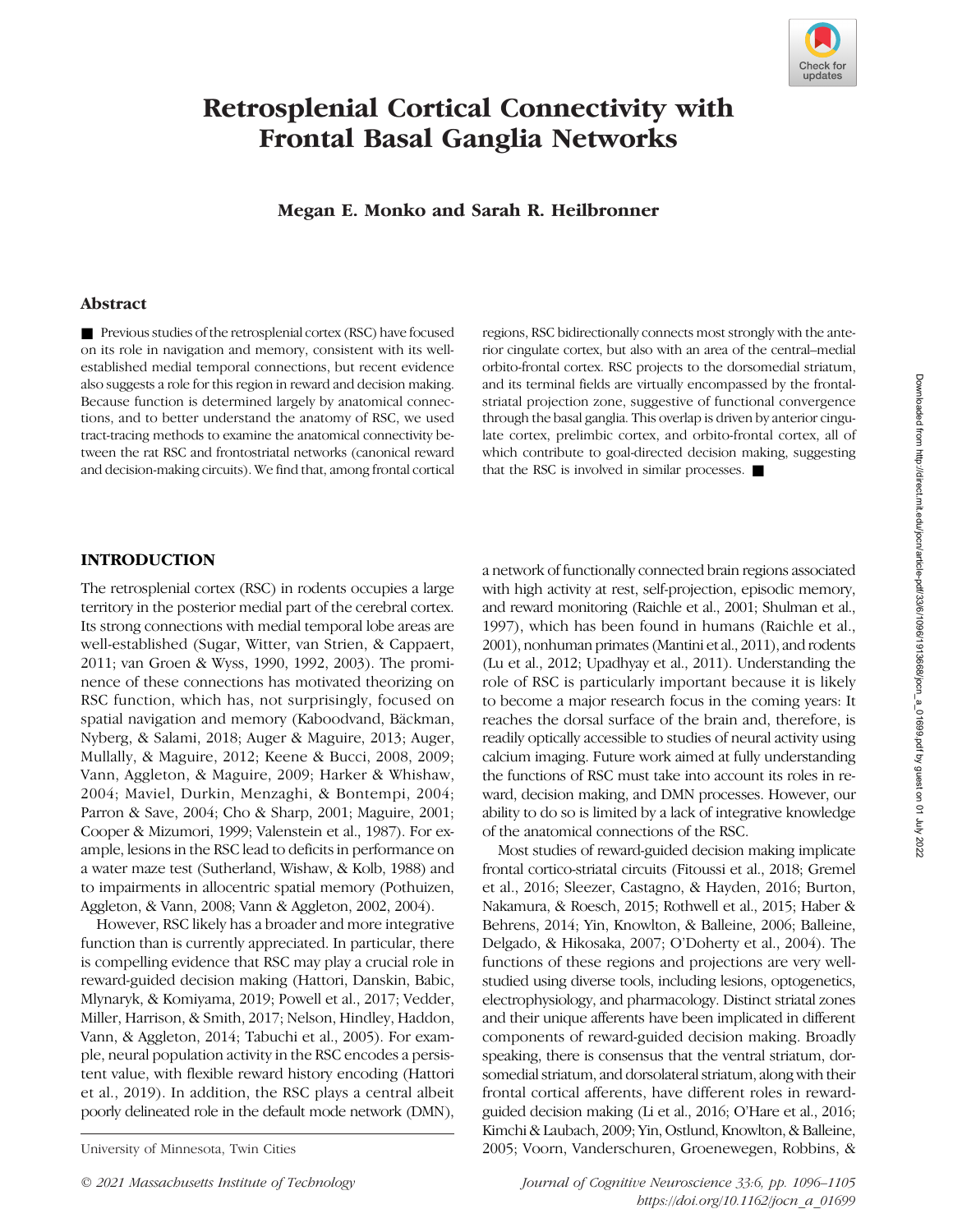Pennartz, 2004; Yin & Knowlton, 2004; Hassani, Cromwell, & Schultz, 2001). One major hypothesis is that the dorsolateral striatum is involved with habits, the dorsomedial striatum is involved in goal-directed decision making, and the ventral striatum is involved in establishing stimulusvalue associations.

One way to understand the function of the RSC in reward-guided decision making is to analyze its anatomical connections with this canonical, frontal cortico-striatal decision-making circuitry. Furthermore, the major subregions of the DMN are the RSC and portions of the frontal cortex, meaning the same cortical circuitry gives us insight into both reward-guided decision making and DMN function. Previous studies have demonstrated that there are significant projections between the RSC and the frontal cortex and striatum in rats (Shibata & Naito, 2008; Shibata, Kondo, & Naito, 2004; van Groen & Wyss, 1990, 1992, 2003). However, the projections to the striatum in particular have not been analyzed in detail, especially in light of our current understanding of how different zones of the striatum contribute to reward-guided decision making. Thus, in this paper, we used anatomical tracttracing methods in rats to analyze the connections of the RSC with the striatum and frontal cortex.

#### METHODS

## **Overview**

Connectivity of the RSC with the striatum and frontal cortical subregions was analyzed using anatomical tracttracing in rats. Following surgery and perfusion, immunohistochemistry was performed and brain slices were mounted on slides. Labeling in the striatum (anterograde) and frontal cortex (anterograde and retrograde) were charted using light microscopy. Cases were registered to a standard brain for comparison and visualization.

#### Surgery and Tissue Preparation

All procedures were approved by the Institutional Animal Care and Use Committee at the University of Minnesota. Six adult male and five adult female Sprague Dawley rats (weight  $= 230 - 500$  g, Charles River) were used for these studies.

At the start of surgery, animals were anesthetized using a combination of ketamine (40–90 mg/kg, intraperitoneal [IP]) and xylazine (5–10 mg/kg, IP). In addition, a nonsteroidal anti-inflammatory drug (Carprofen, 5 mg/kg, IP or subcutaneous [SQ]) and an antibiotic (Baytril, 2.5 mg/kg, SQ) were administered. Saline injections were given periodically to maintain hydration. Animals were placed in a stereotaxic frame on top of a heat source. Temperature and foot withdrawal reflex were monitored throughout to ensure stable anesthesia. Lidocaine was administered at the incision site. The skull was exposed, and then burr holes were made to expose the surface of the brain. The bidirectional tract-tracer

fluororuby (FR, 40–50 nl, 10% in 0.1-M phosphate buffer, pH 7.4, Invitrogen) was injected over 10 min using a 0.5-μL Hamilton syringe. After each injection, the syringe remained in situ for 10–20 min. The syringe was removed, and the incision was closed with sutures. Atipamezole (0.1–1.0 mg/kg, IP) was used to reverse the ketamine/ xylazine combination. Postoperatively, Carprofen (5 mg/kg, SQ) was delivered every 24 hr for 72 hr total. Targets were chosen using Paxinos and Watson (2014).

Animals were euthanized 10–14 days following injection with an IP injection of a lethal dose of commercial euthanasia solution (Euthasol, 0.22 mL/kg), and transcardially perfused with saline followed by 4% paraformaldehyde. Brains were extracted, postfixed overnight, and cryoprotected in increasing gradients of sucrose (10%, 20%, and 30%). Serial sections of 50 μm were cut on a freezing microtome into cryoprotectant solution. Serial sections of 50 μm were cut on a freezing microtome. One in six sections was processed free-floating for immunocytochemistry to visualize the tracer. Tissue was incubated in primary anti-FR (1:6000; Invitrogen) in 10% normal goat serum and 0.3% Triton X-100 (Sigma-Aldrich) in PO4 for 4 nights at 4°C. After rinsing, the tissue was incubated in biotinylated secondary antibody followed by incubation with the avidin-biotin complex solution (Vectastain ABC kit, Vector Laboratories). Immunoreactivity was then visualized using standard 3,3'-Diaminobenzidine (DAB) procedures. Staining was intensified by incubating the tissue for 5–15 sec in a solution of 0.05% tetrahydrochloride, 0.025% cobalt chloride, 0.02% nickel ammonium sulfate, and  $0.01\%$  H<sub>2</sub>O<sub>2</sub>. Sections were mounted by hand onto gel-coated slides, dehydrated, defatted in xylene, and coverslipped with Permount.

#### Microscopy and Analysis

Microscopy was performed using a Zeiss AxioImager M2 microscope. Three representative cases were chosen for in-depth analysis and 3-D rendering on the basis of their outstanding transport and lack of contamination. Using darkfield light microscopy, brain sections and structures, the injection site, and cortical and striatal terminal fields were outlined under a  $2.0\text{\AA} \sim$ ,  $4.0\text{\AA} \sim$ , or  $10\times$  objective with Neurolucida software (MBF Bioscience). Terminal fields were considered dense when they could be visualized at a low objective (2.0×; criterion as previously utilized in Heilbronner, Meyer, Choi, & Haber, 2018; Heilbronner & Haber, 2014; Haynes & Haber, 2013; Mailly, Aliane, Groenewegen, Haber, & Deniau, 2013; Haber, Kim, Mailly, & Calzavara, 2006). We distinguished between likely terminal fields (thin, labeled fibers containing boutons) and passing fibers (thick fibers without clear boutons). In addition, using brightfield light microscopy, retrogradely labeled cells (all within the target region) were counted using StereoInvestigator software (MBF Bioscience) under a 20× objective. This stereology software was utilized to ensure that every part of a region received equal attention and to avoid biases associated with dark staining and cell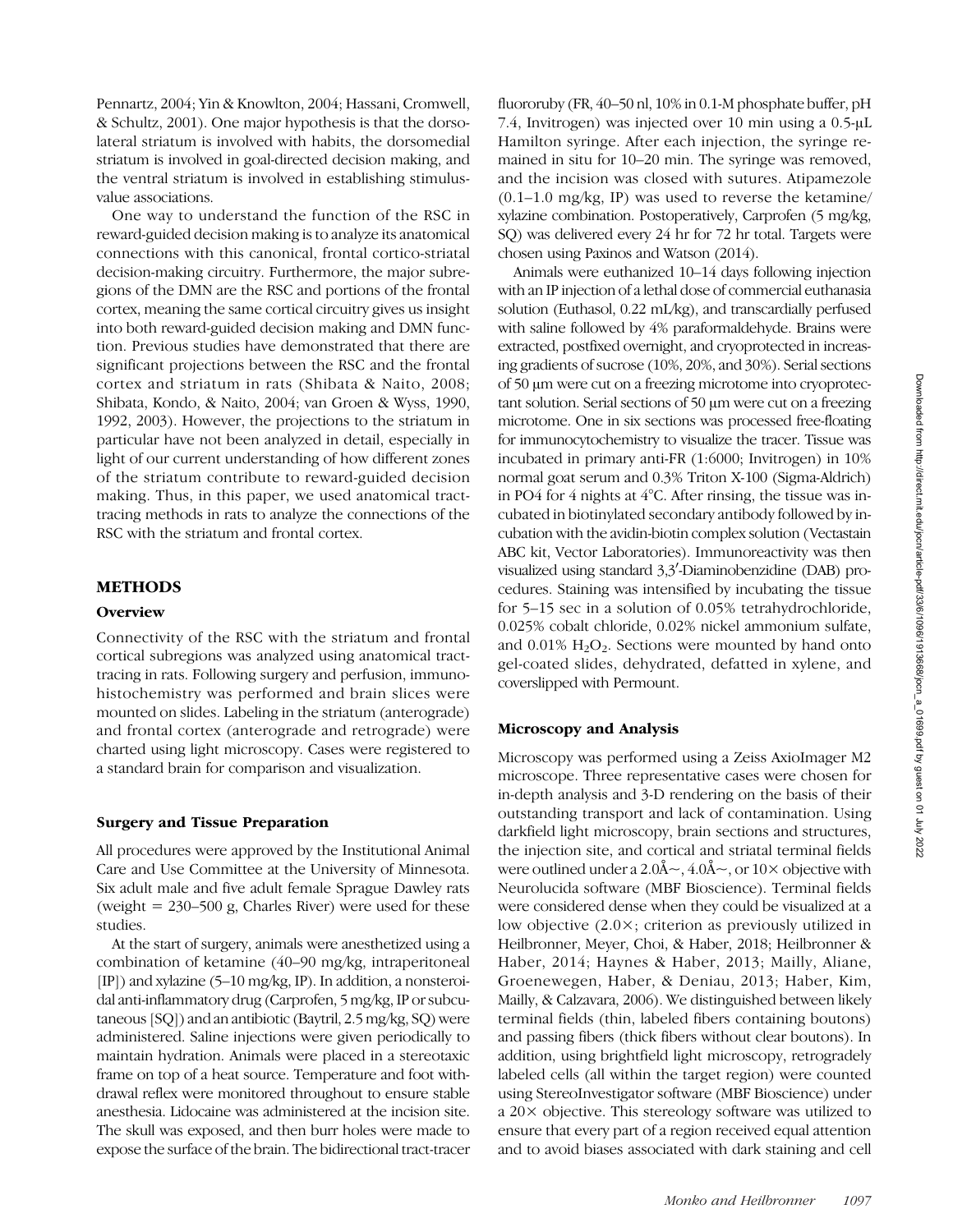clusters. We analyzed one out of every six sections, and density was defined by total number of cells normalized by brain region size, with size defined by the sum of the areas of the brain regions across the one in six sections, rather than by volume.

For each case, stacks of coronal sections were created from chartings and scanned slides. These stacks were imported into IMOD software (Boulder Laboratory for 3-D Electron Microscopy; Kremer, Mastronarde, & McIntosh, 1996) and combined, and thus, a 3-D reconstruction that contained the injection sites, terminal fields, and labeled cells was created for each case separately. To merge multiple cases together, individual cases were registered in IMOD to standard rat MRI images that had been converted to IMOD files (Wisner, Odintsov, Brozoski, & Brozoski, 2016). Registrations were manually checked and adjusted according to cortical and striatal landmarks.

We wanted to compare the RSC-striatal projection zone to previously established frontal-striatal projection zones. Projection zones for areas CG (anterior cingulate cortex), PL (prelimbic cortex), MO (medial orbito-frontal cortex), VOLO (ventral and lateral orbito-frontal cortex), and IL (infralimbic cortex) were drawn from Heilbronner, Rodriguez-Romaguera, Quirk, Groenewegen, and Haber (2016). In that paper, we combined prior maps of cortico-striatal projection fields, with a focus on the projections at anterior–posterior distance from bregma  $(AP) +1.1$ , where the frontal terminal fields appeared to be maximally segregated. The database consisted of four cases from IL, 10 from PL, five from CG, three from MO, and nine from VOLO. To this database, we added projections from area M2 (three cases) as depicted in Reep and Corwin (1999). Overlaps in terminal field areas at three coronal A-P positions were calculated by converting the pixels of the models in IMOD to a polygon and finding the area of the intersect using custom MATLAB (The MathWorks) code.

# RESULTS

The cases included in these analyses had the bidirectional tracer FR injected into the RSC. Resulting injection sites were confined to the RSC and, together, covered most of its rostral-caudal length (collectively the cores of the injection sites ranged from −4.8 to −8.8 AP). We first analyzed the projections from the RSC to the striatum. Like most cortical areas, the RSC projects to both ipsilateral and contralateral striatum with predominance of the former (McGeorge

Dense **Diffuse** D F Rostra Caudal

 $bar = 1$  mm.

Figure 1. RSC-striatal terminal fields. Images at far left show 3-D models and outlines for the three injection sites (A–C). The coordinates of the spread of the injection sites in the anterior/posterior direction are A. −4.8 to −8.6 AP, B. −4.8 to −8.8 AP, and C. −5.0 to −6.0 AP. Drawings show coronal striatal sections with terminal fields from rostral to caudal striatum. Photomicrographs show coronal darkfield images of ipsilateral striatal terminal fields. White arrows point to dense terminal fields. (D) Collective model of the striatal projection zone of the RSC from coronal (top), horizontal (middle), and sagittal (bottom) views, all cases combined. Scale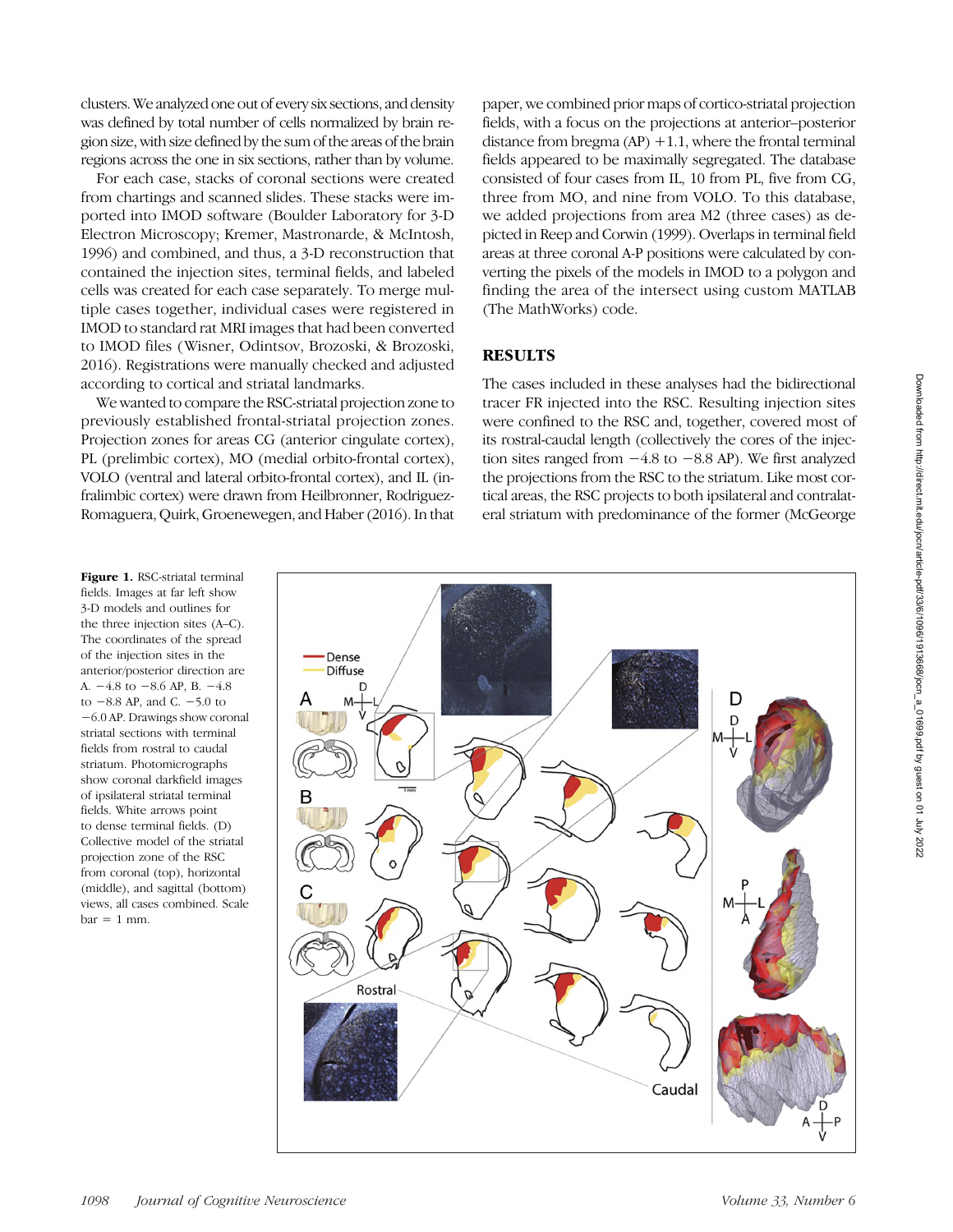& Faull, 1989). Therefore, we analyzed ipsilateral striatal projections, but there were similarly situated, less dense, contralateral terminal fields as well. Cases were extremely similar in their striatal projections and, thus, are described here together. Fibers could be visualized exiting the injection site and traveling ventrally and rostrally toward the dorsal striatum through the cingulum bundle and the white matter directly adjacent to it. These fibers formed longitudinal bands of terminal fields that extended for nearly the entire rostralcaudal distance of the ipsilateral caudoputamen. At the most caudal levels of the caudoputamen, terminal fields were present only dorsally. Rostrally, where the caudoputamen widens in the medial-lateral dimension, terminal fields were restricted to the dorsomedial component. They frequently reached the dorsomedial boundary between the caudoputamen and the lateral ventricle (Figure 1). In all cases, both dense and diffuse projections could be observed.

The dense projections were the most consistently dorsomedial, whereas the lighter projections extended further ventrally and laterally. However, even diffuse projections did not extend into the nucleus accumbens.

Next, we examined connections between RSC and different regions within the frontal cortex (Figure 2). Although there were some quantitative differences between the cases (Figure 2D), qualitatively, we observed consistent bidirectional connections primarily with the dorsal anterior cingulate areas (CG1, CG2, and A33) and a specific location within the central-medial orbito-frontal cortex that sits at the border between ventral orbital and MO. Much weaker, but present, connections were observed with IL, PL, M2, and M1. Virtually no connectivity was observed with lateral orbito-frontal cortex and frontal insular regions. Thus, although there is a consistent patch of connectivity in the central-medial orbito-frontal cortex, the medial frontal

#### Figure 2. RSC-frontal

projections. Terminal fields and labeled cells following injections into the RSC, (A–C) Drawings of frontal terminal fields (red = dense terminal fields, yellow = diffuse terminal fields; gray dots = cells; all shown for each injection site). (Each case is a different injection site, matched to Figure 1.) (D) Cell density from each case in frontal regions. Results are shown for each case (A–C, as above). (E) Collective model of the frontal projections of the RSC from coronal (top), horizontal (middle), and sagittal (bottom) views, all cases combined. Scale bar  $= 1$  mm.

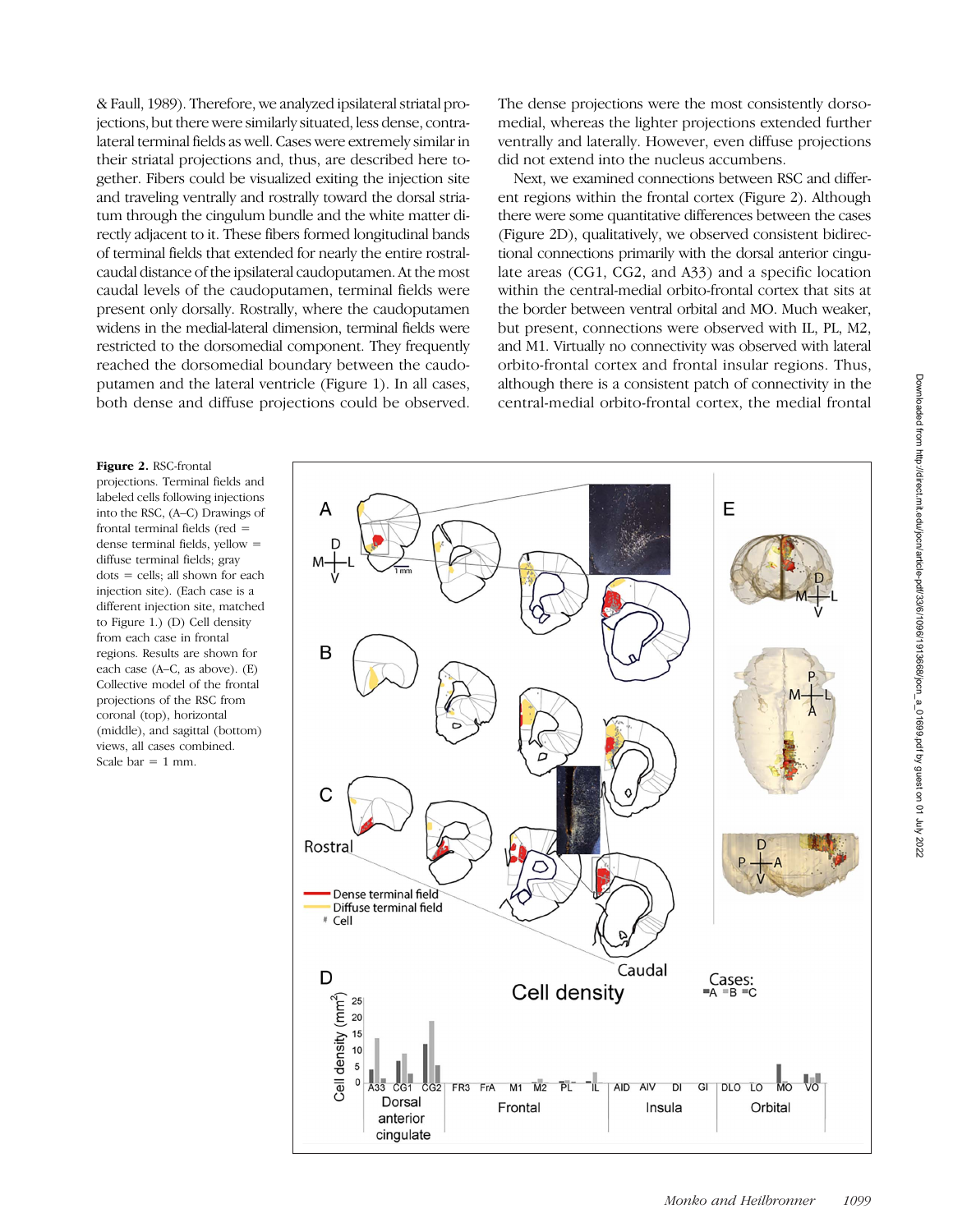

Figure 3. Cortico-striatal overlap. Analyses of overlap of the RSC projection zone in the striatum with select frontal area projection zones. Drawings depict the RSC projection zone (purple) at AP +2.3 (A), AP +1.1 (B), and AP −0.1 (C) compared to IL (red), PL (yellow-green), CG (light blue), MO (purple), VOLO (orange), and M2 (black) projection zones. Numbers and pie charts show the area of the RSC-striatal projection zone encapsulated within the frontal area's projection zone, divided by the area of the RSC projection (top) or the area of the frontal projection (bottom).  $AP =$ anterior–posterior distance from bregma;  $IL = infralimbic cortex, PL = prelimbic cortex, GG = anterior cingulate cortex, MO = medial orbital cortex;$ VOLO = ventral and lateral orbital cortex.

cortex has, overall, much stronger connections with the RSC than the orbito-frontal cortex does. In addition, in both the medial and orbito-frontal cortices, RSC connectivity is with the central portions, rather than the ventral/dorsal or medial/lateral edges.

We then analyzed the overlap between the striatal terminal fields from the RSC and the striatal projection zones of various frontal regions, as previously defined (Heilbronner et al., 2016; Reep & Corwin, 1999; Figure 3). At all A-P levels examined, the RSC does not occupy striatal territory isolated from frontal projections. Instead, large portions of the RSC projection zone overlap with terminal fields from frontal cortical regions (at A-P +2.3,  $>$  90%; at A-P +1.1  $>$ 95%; at A-P −0.1, > 98%). At A-P +1.1, the database of frontal terminal fields is greatest, and the projection zones from these regions are maximally segregated, so we will consider this topography in detail here (although note other levels diagrammed in Figure 3). The greatest percentage of overlap is with central–medial prefrontal regions (prelimbic and anterior cingulate cortices) and central and lateral orbitofrontal regions. Smaller zones of overlap are observed between the RSC projection zones and those from M2 and MO. At this level and all levels, there is no overlap between the RSC projection zone and the infralimbic projection zone. Finally, although the RSC-striatal projection is not isolated from frontal-striatal projections, no frontal-striatal projection zone is as uniquely confined to the dorsomedial caudoputamen as the RSC terminal fields are.

# DISCUSSION

Here, we examined in detail the projections of the RSC to frontal cortico-basal ganglia circuits. We found that the RSC projects exclusively to the dorsomedial striatum, which also receives dense projections from dorsal anterior cingulate, ventral and lateral orbital areas, and prelimbic cortex. The RSC has bidirectional connections with dorsal anterior cingulate regions, central-medial orbitofrontal cortex, and, to a lesser extent, PL and IL. These results are in full agreement with prior anatomical work in both rats and mice (Hintiryan et al., 2016; Hunnicutt et al., 2016; Shibata & Naito, 2008; Shibata et al., 2004; Cheatwood, Reep, & Corwin, 2003; Reep, Cheatwood, & Corwin, 2003; van Groen & Wyss, 1992, 2003); here, our goal was to synthesize frontal and striatal projections from a functional perspective.

While RSC has historically been known for its role in navigation and memory functions likely shared with the medial temporal lobe, it also seems to play an important role in reward-guided decision making, a process that is most commonly associated with frontal cortico-basal ganglia regions and circuits. The dorsomedial striatum and its frontal cortical afferents are known to be involved with goaldirected decision making rather than stimulus value or procedural learning. For example, inhibition of orbitofrontal-dorsomedial striatal neurons caused mice to be unable to shift to goal-directed action control (Gremel et al.,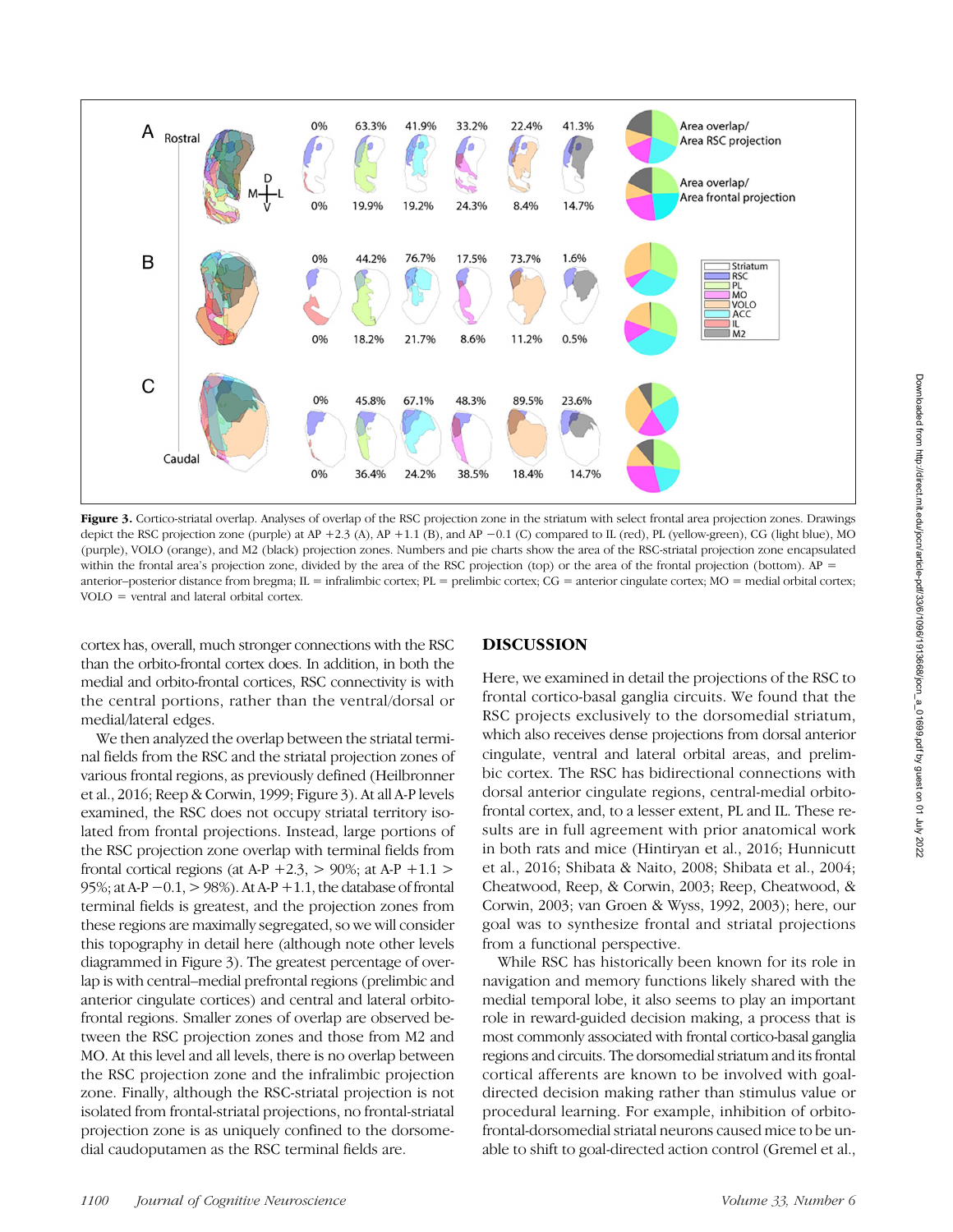2016). The placement of RSC within this circuitry calls for similar manipulation studies focused on testing the role of RSC-striatal neurons in goal-directed behavior.

The RSC has mainly been studied in the context of spatial navigation and memory due in part to its strong anatomical connectivity with medial temporal lobe structures (Mitchell, Czajkowski, Zhang, Jeffery, & Nelson, 2018; Vann et al., 2009). The cortico-basal ganglia loops of the medial temporal lobe are both distinct and overlapping with those of the RSC. The hippocampus, for example, projects mainly to the medial nucleus accumbens, positioning it quite differently than the RSC projection (Groenewegen, Vermeulen-Van der Zee, te Kortschot, & Witter, 1987). However, very rostrally in the caudoputamen, the hippocampus projects just laterally to the lateral ventricle, similar to the rostral RSCstriatal projection zone. Similarly, entorhinal and peririhinal cortices primarily project to the nucleus accumbens, but also dorsal and medial borders of the caudoputamen, overlapping with the RSC projection zone (McIntyre, Kelly, & Staines, 1996; McGeorge & Faull, 1989). Taken together, the bulk of the medial temporal lobe structures project mainly to the nucleus accumbens, yet these structures do also project to the dorsomedial caudoputamen in such a way as to provide some overlap with the RSC projection zone there, although this overlap is not consistent across rostral versus caudal caudoputamen. Similarly, with the exception of perirhinal cortex, medial temporal lobe frontal projections are more strongly connected with ventral prefrontal cortex, rather than dorsal (Insausti, Herrero, & Witter, 1997; Verwer, Meijer, Van Uum, & Witter, 1997; McIntyre et al., 1996; Jay, Glowinski, & Thierry, 1989).

RSC-frontal projections mostly parallel the striatal projection zone overlap. Cortico-basal ganglia loops have been described as both parallel (Miyachi, 2009; Alexander, DeLong, & Strick, 1986) and integrative (Groenewegen, Voorn, & Scheel-Krüger, 2016; Draganski et al., 2008; Haber et al., 2006). Furthermore, tract-tracing experiments have found that connected cortical areas overlap in their striatal terminal fields (Selemon & Goldman-Rakic, 1985), creating a network with some unifying function (Selemon & Goldman-Rakic, 1988). This concept has been extended to human resting-state functional connectivity, in which distributed, correlated activity defines such functional networks as the DMN, the dorsal attention network, and the frontoparietal network (Choi, Yeo, & Buckner, 2012; Yeo et al., 2011). Here, we find that, in rats, projections between the RSC and the frontal lobe roughly, but do not precisely, match the overlap in terminal fields in the striatum. CG, for example, projects to the dorsomedial and dorsocentral striatum, overlapping considerably with the RSC striatalprojection zone, and also has strong connections with the RSC. The IL, by contrast, does not overlap with the RSCstriatal projection zone and has only very weak connections with the RSC. However, the PL has only weak connections with the RSC but projects strongly to the dorsomedial striatum. One possibility is that this connection serves an integrative function for decision-making processes at the level of the

basal ganglia. This integrative function might relate to the RSC's function in navigation, providing information about location to the areas that are involved in decision making.

The human RSC is part of the larger structure of the posteromedial cortex, which is the main hub of the DMN. This network, which is more active during resting states than cognitive tasks (Greicius, Krasnow, Reiss, & Menon, 2003), also includes frontal and temporal regions. Mirroring the RSC-striatal anatomical connections in rats, the DMN is functionally connected with the medial caudate in humans (Choi et al., 2012). The DMN in rodents, which includes the RSC (Lu et al., 2012; Upadhyay et al., 2011), the central-medial orbito-frontal cortex, and the dorsomedial frontal cortex, seems to closely match the anatomical connectivity pattern shown here. A new theory of the role of the DMN posits that, in monkeys, much of the DMN participates in cognitive shifting (Arsenault, Caspari, Vandenberghe, & Vanduffel, 2018). Therefore, one possibility is that the RSC is involved in attentional shifting in rodents as a function of its striatal territory. As a hub of the DMN, RSC in humans is known to be impaired in various psychiatric and neurological disorders (Doucet et al., 2020; He et al., 2018; Satyshur, Layden, Gowins, Buchanan, & Gollan, 2018; Martino et al., 2016; Wu et al., 2016; Baker et al., 2014; Cowdrey, Filippini, Park, Smith, & McCabe, 2014; Hafkemeijer, van der Grond, & Rombouts, 2012; Anderson et al., 2011; Bluhm et al., 2009). Understanding the biology of the DMN will require a detailed, translational explication of the functional roles of the RSC, not just in navigation and memory, but also in decision making.

#### Acknowledgments

We thank Tanya Casta, Adriana Cushnie, Mark Grier, and Anish Sethi for assistance with data collection. This work was supported by the National Institute of Mental Health (R01118257), the MnDrive Brain Conditions Initiative, and the Brain & Behavior Research Foundation.

Reprint requests should be sent to Sarah Heilbronner, Department of Neuroscience, University of Minnesota, 2-164 Jackson Hall, 321 Church St SE, Minneapolis, MN 5545, or via e-mail: heilb028@umn.edu.

#### Author Contributions

Megan E. Monko: Conceptualization; Data curation; Formal analysis; Investigation; Project administration; Visualization; Writing—Original draft; Writing—Review & editing. Sarah R. Heilbronner: Conceptualization; Formal analysis; Funding acquisition; Investigation; Methodology; Project administration; Supervision; Visualization; Writing—Original draft; Writing—Review & editing.

## Funding Information

National Institute of Mental Health [\(http://dx.doi.org/10](http://dx.doi.org/10.13039/100000025) [.13039/100000025](http://dx.doi.org/10.13039/100000025)), grant number: R01118257. Brain and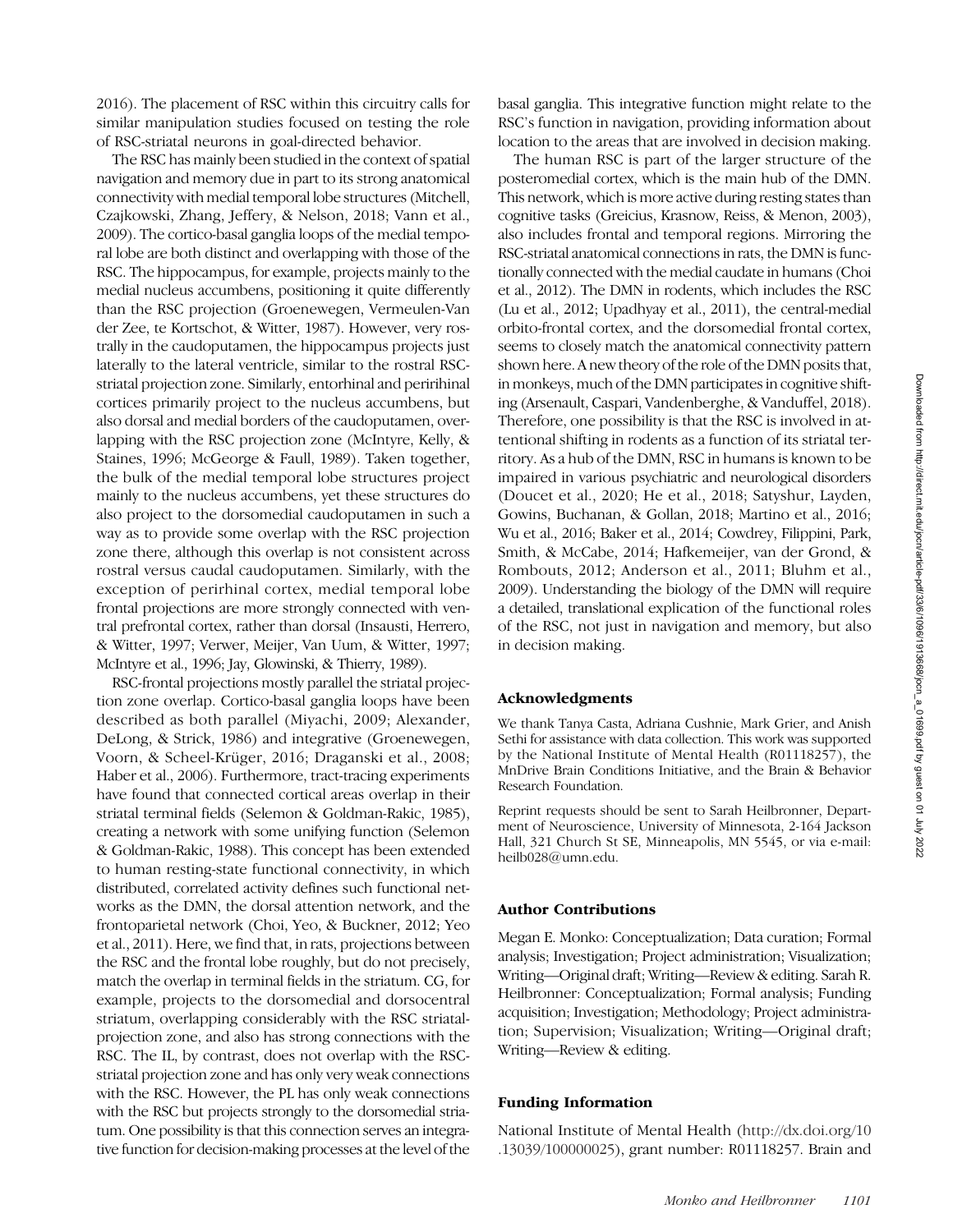Behavior Research Foundation ([http://dx.doi.org/10](http://dx.doi.org/10.13039/100000874) [.13039/100000874](http://dx.doi.org/10.13039/100000874)), grant number: NARSAD Young Investigator Award. MnDrive Brain Conditions Initiative.

### Diversity in Citation Practices

A retrospective analysis of the citations in every article published in this journal from 2010 to 2020 has revealed a persistent pattern of gender imbalance: Although the proportions of authorship teams (categorized by estimated gender identification of first author/last author) publishing in the Journal of Cognitive Neuroscience (JoCN) during this period were  $M(an)/M = .408$ ,  $W(oman)/M = .335$ ,  $M/W = .108$ , and  $W/W = .149$ , the comparable proportions for the articles that these authorship teams cited were  $M/M = .579$ , W/M = .243, M/W = .102, and W/W = .076 (Fulvio et al., JoCN, 33:1, pp. 3–7). Consequently, JoCN encourages all authors to consider gender balance explicitly when selecting which articles to cite and gives them the opportunity to report their article's gender citation balance.

# **REFERENCES**

- Alexander, G. E., DeLong, M. R., & Strick, P. L. (1986). Parallel organization of functionally segregated circuits linking basal ganglia and cortex. Annual Review of Neuroscience, 9, 357–381. DOI: [https://doi.org/10.1146/annurev.ne.09.030186](https://doi.org/10.1146/annurev.ne.09.030186.002041) [.002041](https://doi.org/10.1146/annurev.ne.09.030186.002041), PMID: [3085570](https://europepmc.org/article/MED/3085570)
- Anderson, J. S., Druzgal, T. J., Lopez-Larson, M., Jeong, E.-K., Desai, K., & Yurgelun-Todd, D. (2011). Network anticorrelations, global regression, and phase-shifted soft tissue correction. Human Brain Mapping, 32, 919-934. DOI: [https://doi.org/10](https://doi.org/10.1002/hbm.21079) [.1002/hbm.21079](https://doi.org/10.1002/hbm.21079), PMID: [20533557](https://europepmc.org/article/MED/20533557), PMCID: [PMC3220164](https://www.ncbi.nlm.nih.gov/pmc/articles/PMC3220164)
- Arsenault, J. T., Caspari, N., Vandenberghe, R., & Vanduffel, W. (2018). Attention shifts recruit the monkey default mode network. Journal of Neuroscience, 38, 1202-1217. DOI: [https://doi.org/10.1523/JNEUROSCI.1111-17.2017,](https://doi.org/10.1523/JNEUROSCI.1111-17.2017) PMID: [29263238,](https://europepmc.org/article/MED/29263238) PMCID: [PMC6596261](https://www.ncbi.nlm.nih.gov/pmc/articles/PMC6596261)
- Auger, S. D., & Maguire, E. A. (2013). Assessing the mechanism of response in the retrosplenial cortex of good and poor navigators. *Cortex*, 49, 2904–2913. **DOI:** [https://doi.org](https://doi.org/10.1016/j.cortex.2013.08.002) [/10.1016/j.cortex.2013.08.002](https://doi.org/10.1016/j.cortex.2013.08.002), PMID: [24012136](https://europepmc.org/article/MED/24012136), PMCID: [PMC3878422](https://www.ncbi.nlm.nih.gov/pmc/articles/PMC3878422)
- Auger, S. D., Mullally, S. L., & Maguire, E. A. (2012). Retrosplenial cortex codes for permanent landmarks. PLoS One, 7, e43620. DOI: [https://doi.org/10.1371/journal.pone.0043620,](https://doi.org/10.1371/journal.pone.0043620) PMID: [22912894,](https://europepmc.org/article/MED/22912894) PMCID: [PMC3422332](https://www.ncbi.nlm.nih.gov/pmc/articles/PMC3422332)
- Baker, J. T., Holmes, A. J., Masters, G. A., Yeo, B. T. T., Krienen, F., Buckner, R. L., et al. (2014). Disruption of cortical association networks in schizophrenia and psychotic bipolar disorder. *JAMA Psychiatry*, 71, 109–118. **DOI:** [https://doi](https://doi.org/10.1001/jamapsychiatry.2013.3469) [.org/10.1001/jamapsychiatry.2013.3469](https://doi.org/10.1001/jamapsychiatry.2013.3469), PMID: [24306091](https://europepmc.org/article/MED/24306091), **PMCID: [PMC4435541](https://www.ncbi.nlm.nih.gov/pmc/articles/PMC4435541)**
- Balleine, B. W., Delgado, M. R., & Hikosaka, O. (2007). The role of the dorsal striatum in reward and decision-making. Journal of Neuroscience, 27, 8161-8165. DOI: [https://doi](https://doi.org/10.1523/JNEUROSCI.1554-07.2007) [.org/10.1523/JNEUROSCI.1554-07.2007,](https://doi.org/10.1523/JNEUROSCI.1554-07.2007) PMID: [17670959,](https://europepmc.org/article/MED/17670959) **PMCID: [PMC6673072](https://www.ncbi.nlm.nih.gov/pmc/articles/PMC6673072)**
- Bluhm, R., Williamson, P., Lanius, R., Théberge, J., Densmore, M., Bartha, R., et al. (2009). Resting state default-mode network connectivity in early depression using a seed regionof-interest analysis: Decreased connectivity with caudate

nucleus. Psychiatry and Clinical Neurosciences, 63, 754–761. DOI: [https://doi.org/10.1111/j.1440-1819.2009.02030.x,](https://doi.org/10.1111/j.1440-1819.2009.02030.x) PMID: [20021629](https://europepmc.org/article/MED/20021629)

- Burton, A. C., Nakamura, K., & Roesch, M. R. (2015). From ventral-medial to dorsal-lateral striatum: Neural correlates of reward-guided decision-making. Neurobiology of Learning and Memory, 117, 51–59. DOI: [https://doi.org/10.1016/j.nlm](https://doi.org/10.1016/j.nlm.2014.05.003) [.2014.05.003](https://doi.org/10.1016/j.nlm.2014.05.003), PMID: [24858182,](https://europepmc.org/article/MED/24858182) PMCID: [PMC4240773](https://www.ncbi.nlm.nih.gov/pmc/articles/PMC4240773)
- Cheatwood, J. L., Reep, R. L., & Corwin, J. V. (2003). The associative striatum: Cortical and thalamic projections to the dorsocentral striatum in rats. Brain Research, 968, 1–14. DOI: [https://doi.org/10.1016/S0006-8993\(02\)04212-9](https://doi.org/10.1016/S0006-8993(02)04212-9), PMID: [12644259](https://europepmc.org/article/MED/12644259)
- Cho, J., & Sharp, P. E. (2001). Head direction, place, and movement correlates for cells in the rat retrosplenial cortex. Behavioral Neuroscience, 115, 3-25. DOI: [https://doi.org](https://doi.org/10.1037/0735-7044.115.1.3) [/10.1037/0735-7044.115.1.3,](https://doi.org/10.1037/0735-7044.115.1.3) **PMID:** [11256450](https://europepmc.org/article/MED/11256450)
- Choi, E. Y., Yeo, B. T. T., & Buckner, R. L. (2012). The organization of the human striatum estimated by intrinsic functional connectivity. Journal of Neurophysiology, 108, 2242–2263. DOI: <https://doi.org/10.1152/jn.00270.2012>, PMID: [22832566](https://europepmc.org/article/MED/22832566), PMCID: [PMC3545026](https://www.ncbi.nlm.nih.gov/pmc/articles/PMC3545026)
- Cooper, B. G., & Mizumori, S. J. (1999). Retrosplenial cortex inactivation selectively impairs navigation in darkness. NeuroReport, 10, 625–630. **DOI:** [https://doi.org/10.1097](https://doi.org/10.1097/00001756-199902250-00033) [/00001756-199902250-00033](https://doi.org/10.1097/00001756-199902250-00033), PMID: [10208601](https://europepmc.org/article/MED/10208601)
- Cowdrey, F. A., Filippini, N., Park, R. J., Smith, S. M., & McCabe, C. (2014). Increased resting state functional connectivity in the default mode network in recovered anorexia nervosa. Human Brain Mapping, 35, 483-491. DOI: [https://doi](https://doi.org/10.1002/hbm.22202) [.org/10.1002/hbm.22202](https://doi.org/10.1002/hbm.22202), PMID: [23033154](https://europepmc.org/article/MED/23033154), PMCID: [PMC6869597](https://www.ncbi.nlm.nih.gov/pmc/articles/PMC6869597)
- Doucet, G. E., Janiri, D., Howard, R., O'Brien, M., Andrews-Hanna, J. R., & Frangou, S. (2020). Transdiagnostic and disease-specific abnormalities in the default-mode network hubs in psychiatric disorders: A meta-analysis of resting-state functional imaging studies. European Psychiatry, 63, e57. DOI: <https://doi.org/10.1192/j.eurpsy.2020.57>, PMID: [32466812](https://europepmc.org/article/MED/32466812), PMCID: [PMC7355168](https://www.ncbi.nlm.nih.gov/pmc/articles/PMC7355168)
- Draganski, B., Kherif, F., Klöppel, S., Cook, P. A., Alexander, D. C., Parker, G. J. M., et al. (2008). Evidence for segregated and integrative connectivity patterns in the human basal ganglia. Journal of Neuroscience, 28, 7143-7152. DOI: [https://doi](https://doi.org/10.1523/JNEUROSCI.1486-08.2008) [.org/10.1523/JNEUROSCI.1486-08.2008,](https://doi.org/10.1523/JNEUROSCI.1486-08.2008) PMID: [18614684](https://europepmc.org/article/MED/18614684), **PMCID: [PMC6670486](https://www.ncbi.nlm.nih.gov/pmc/articles/PMC6670486)**
- Fitoussi, A., Renault, P., Le Moine, C., Coutureau, E., Cador, M., & Dellu-Hagedorn, F. (2018). Inter-individual differences in decision-making, flexible and goal-directed behaviors: Novel insights within the prefronto-striatal networks. Brain Structure & Function, 223, 897-912. DOI: [https://doi.org](https://doi.org/10.1007/s00429-017-1530-z) [/10.1007/s00429-017-1530-z,](https://doi.org/10.1007/s00429-017-1530-z) PMID: [29026986](https://europepmc.org/article/MED/29026986)
- Greicius, M. D., Krasnow, B., Reiss, A. L., & Menon, V. (2003). Functional connectivity in the resting brain: A network analysis of the default mode hypothesis. Proceedings of the National Academy of Sciences, U.S.A., 100, 253–258. DOI: [https://doi.org/10.1073/pnas.0135058100,](https://doi.org/10.1073/pnas.0135058100) PMID: [12506194](https://europepmc.org/article/MED/12506194), **PMCID: [PMC140943](https://www.ncbi.nlm.nih.gov/pmc/articles/PMC140943)**
- Gremel, C. M., Chancey, J. H., Atwood, B. K., Luo, G., Neve, R., Ramakrishnan, C., et al. (2016). Endocannabinoid modulation of orbitostriatal circuits gates habit formation. Neuron, 90, 1312–1324. DOI: <https://doi.org/10.1016/j.neuron.2016.04.043>, PMID: [27238866,](https://europepmc.org/article/MED/27238866) PMCID: [PMC4911264](https://www.ncbi.nlm.nih.gov/pmc/articles/PMC4911264)
- Groenewegen, H. J., Vermeulen-Van der Zee, E., te Kortschot, A., & Witter, M. P. (1987). Organization of the projections from the subiculum to the ventral striatum in the rat. A study using anterograde transport of Phaseolus vulgaris leucoagglutinin. Neuroscience, 23, 103-120. **DOI:** [https://doi.org/10.1016](https://doi.org/10.1016/0306-4522(87)90275-2) [/0306-4522\(87\)90275-2](https://doi.org/10.1016/0306-4522(87)90275-2), PMID: [3683859](https://europepmc.org/article/MED/3683859)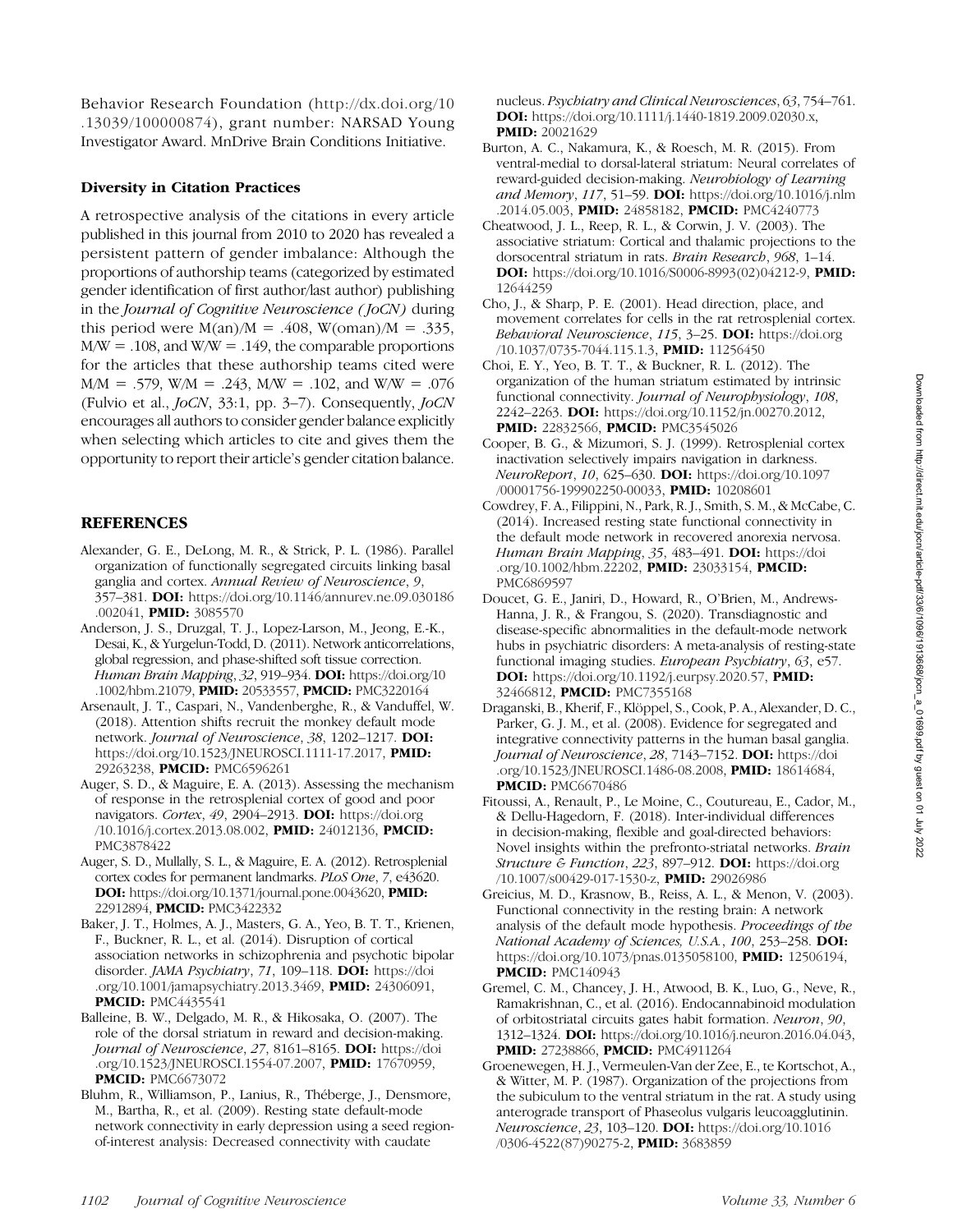- Groenewegen, H. J., Voorn, P., & Scheel-Krüger, J. (2016). Limbic-basal ganglia circuits parallel and integrative aspects. In J.-J. Soghomonian (Ed.), The basal ganglia: Innovations in cognitive neuroscience (pp. 11–45). Cham: Springer. DOI: [https://doi.org/10.1007/978-3-319-42743-0\\_2](https://doi.org/10.1007/978-3-319-42743-0_2)
- Haber, S. N., & Behrens, T. E. J. (2014). The neural network underlying incentive-based learning: Implications for interpreting circuit disruptions in psychiatric disorders. Neuron, 83, 1019–1039. DOI: [https://doi.org/10.1016/j.neuron.2014](https://doi.org/10.1016/j.neuron.2014.08.031) [.08.031](https://doi.org/10.1016/j.neuron.2014.08.031), PMID: [25189208,](https://europepmc.org/article/MED/25189208) PMCID: [PMC4255982](https://www.ncbi.nlm.nih.gov/pmc/articles/PMC4255982)
- Haber, S. N., Kim, K.-S., Mailly, P., & Calzavara, R. (2006). Reward-related cortical inputs define a large striatal region in primates that interface with associative cortical connections, providing a substrate for incentive-based learning. Journal of Neuroscience, 26, 8368–8376. DOI: [https://doi.org/10.1523](https://doi.org/10.1523/JNEUROSCI.0271-06.2006) [/JNEUROSCI.0271-06.2006](https://doi.org/10.1523/JNEUROSCI.0271-06.2006), PMID: [16899732,](https://europepmc.org/article/MED/16899732) PMCID: [PMC6673798](https://www.ncbi.nlm.nih.gov/pmc/articles/PMC6673798)
- Hafkemeijer, A., van der Grond, J., & Rombouts, S. A. R. B. (2012). Imaging the default mode network in aging and dementia. Biochimica et Biophysica Acta, 1822, 431–441. DOI: <https://doi.org/10.1016/j.bbadis.2011.07.008>, PMID: [21807094](https://europepmc.org/article/MED/21807094)
- Harker, K. T., & Whishaw, I. Q. (2004). Impaired place navigation in place and matching-to-place swimming pool tasks follows both retrosplenial cortex lesions and cingulum bundle lesions in rats. Hippocampus, 14, 224–231. DOI: [https://doi.org/10](https://doi.org/10.1002/hipo.10159) [.1002/hipo.10159,](https://doi.org/10.1002/hipo.10159) PMID: [15098727](https://europepmc.org/article/MED/15098727)
- Hassani, O. K., Cromwell, H. C., & Schultz, W. (2001). Influence of expectation of different rewards on behavior-related neuronal activity in the striatum. Journal of Neurophysiology, 85, 2477–2489. DOI: [https://doi.org/10.1152/jn.2001.85.6.2477,](https://doi.org/10.1152/jn.2001.85.6.2477) PMID: [11387394](https://europepmc.org/article/MED/11387394)
- Hattori, R., Danskin, B., Babic, Z., Mlynaryk, N., & Komiyama, T. (2019). Area-specificity and plasticity of history-dependent value coding during learning. Cell, 177, 1858-1872. DOI: <https://doi.org/10.1016/j.cell.2019.04.027>, PMID: [31080067](https://europepmc.org/article/MED/31080067), **PMCID: [PMC6663310](https://www.ncbi.nlm.nih.gov/pmc/articles/PMC6663310)**
- Haynes, W. I. A., & Haber, S. N. (2013). The organization of prefrontal-subthalamic inputs in primates provides an anatomical substrate for both functional specificity and integration: Implications for basal ganglia models and deep brain stimulation. Journal of Neuroscience, 33, 4804–4814. DOI: <https://doi.org/10.1523/JNEUROSCI.4674-12.2013>, **PMID: [23486951](https://europepmc.org/article/MED/23486951), PMCID: [PMC3755746](https://www.ncbi.nlm.nih.gov/pmc/articles/PMC3755746)**
- He, C., Chen, Y., Jian, T., Chen, H., Guo, X., Wang, J., et al. (2018). Dynamic functional connectivity analysis reveals decreased variability of the default-mode network in developing autistic brain. Autism Research, 11, 1479–1493. DOI: [https://doi.org/10.1002/aur.2020,](https://doi.org/10.1002/aur.2020) PMID: [30270547](https://europepmc.org/article/MED/30270547)
- Heilbronner, S. R., & Haber, S. N. (2014). Frontal cortical and subcortical projections provide a basis for segmenting the cingulum bundle: Implications for neuroimaging and psychiatric disorders. Journal of Neuroscience, 34, 10041–10054. DOI: [https://doi.org/10.1523/JNEUROSCI](https://doi.org/10.1523/JNEUROSCI.5459-13.2014) [.5459-13.2014,](https://doi.org/10.1523/JNEUROSCI.5459-13.2014) PMID: [25057206,](https://europepmc.org/article/MED/25057206) PMCID: [PMC4107396](https://www.ncbi.nlm.nih.gov/pmc/articles/PMC4107396)
- Heilbronner, S. R., Meyer, M. A. A., Choi, E. Y., & Haber, S. N. (2018). How do cortico-striatal projections impact on downstream pallidal circuitry? Brain Structure & Function, 223, 2809–2821. DOI: [https://doi.org/10.1007/s00429-018](https://doi.org/10.1007/s00429-018-1662-9) [-1662-9](https://doi.org/10.1007/s00429-018-1662-9), PMID: [29654360](https://europepmc.org/article/MED/29654360)
- Heilbronner, S. R., Rodriguez-Romaguera, J., Quirk, G. J., Groenewegen, H. J., & Haber, S. N. (2016). Circuit-based corticostriatal homologies between rat and primate. Biological Psychiatry, 80, 509–521. DOI: [https://doi.org](https://doi.org/10.1016/j.biopsych.2016.05.012) [/10.1016/j.biopsych.2016.05.012,](https://doi.org/10.1016/j.biopsych.2016.05.012) PMID: [27450032](https://europepmc.org/article/MED/27450032), PMCID: [PMC5438202](https://www.ncbi.nlm.nih.gov/pmc/articles/PMC5438202)
- Hintiryan, H., Foster, N. N., Bowman, I., Bay, M., Song, M. Y., Gou, L., et al. (2016). The mouse cortico-striatal projectome.

Nature Neuroscience, 19, 1100-1114. DOI: [https://doi.org](https://doi.org/10.1038/nn.4332) [/10.1038/nn.4332](https://doi.org/10.1038/nn.4332), PMID: [27322419,](https://europepmc.org/article/MED/27322419) PMCID: [PMC5564682](https://www.ncbi.nlm.nih.gov/pmc/articles/PMC5564682)

- Hunnicutt, B. J., Jongbloets, B. C., Birdsong, W. T., Gertz, K. J., Zhong, H., & Mao, T. (2016). A comprehensive excitatory input map of the striatum reveals novel functional organization. eLife, 5, e19103. **DOI:** [https://doi.org/10.7554/eLife.19103,](https://doi.org/10.7554/eLife.19103) PMID: [27892854,](https://europepmc.org/article/MED/27892854) PMCID: [PMC5207773](https://www.ncbi.nlm.nih.gov/pmc/articles/PMC5207773)
- Insausti, R., Herrero, M. T., & Witter, M. P. (1997). Entorhinal cortex of the rat: Cytoarchitectonic subdivisions and the origin and distribution of cortical efferents. Hippocampus, 7, 146–183. DOI: [https://doi.org/10.1002/\(SICI\)1098-1063](https://doi.org/10.1002/(SICI)1098-1063(1997)7:2%3C146::AID-HIPO4%3E3.0.CO;2-L) [\(1997\)7:2<146::AID-HIPO4>3.0.CO;2-L](https://doi.org/10.1002/(SICI)1098-1063(1997)7:2%3C146::AID-HIPO4%3E3.0.CO;2-L), PMID: [9136047](https://europepmc.org/article/MED/9136047)
- Jay, T. M., Glowinski, J., & Thierry, A. M. (1989). Selectivity of the hippocampal projection to the prelimbic area of the prefrontal cortex in the rat. Brain Research, 505, 337–340. **DOI:** [https://doi.org/10.1016/0006-8993\(89\)91464-9](https://doi.org/10.1016/0006-8993(89)91464-9)
- Kaboodvand, N., Bäckman, L., Nyberg, L., & Salami, A. (2018). The retrosplenial cortex: A memory gateway between the cortical default mode network and the medial temporal lobe. Human Brain Mapping, 39, 2020–2034. DOI: [https://](https://doi.org/10.1002/hbm.23983) [doi.org/10.1002/hbm.23983](https://doi.org/10.1002/hbm.23983), PMID: [29363256](https://europepmc.org/article/MED/29363256), PMCID: [PMC6866613](https://www.ncbi.nlm.nih.gov/pmc/articles/PMC6866613)
- Keene, C. S., & Bucci, D. J. (2008). Neurotoxic lesions of retrosplenial cortex disrupt signaled and unsignaled contextual fear conditioning. Behavioral Neuroscience, 122, 1070–1077. DOI: <https://doi.org/10.1037/a0012895>, **PMID:** [18823164](https://europepmc.org/article/MED/18823164)
- Keene, C. S., & Bucci, D. J. (2009). Damage to the retrosplenial cortex produces specific impairments in spatial working memory. Neurobiology of Learning and Memory, 91, 408–414. DOI: <https://doi.org/10.1016/j.nlm.2008.10.009>, PMID: [19026755](https://europepmc.org/article/MED/19026755)
- Kimchi, E. Y., & Laubach, M. (2009). Dynamic encoding of action selection by the medial striatum. Journal of Neuroscience, 29, 3148–3159. DOI: [https://doi.org/10.1523](https://doi.org/10.1523/JNEUROSCI.5206-08.2009) [/JNEUROSCI.5206-08.2009](https://doi.org/10.1523/JNEUROSCI.5206-08.2009), PMID: [19279252,](https://europepmc.org/article/MED/19279252) PMCID: [PMC3415331](https://www.ncbi.nlm.nih.gov/pmc/articles/PMC3415331)
- Kremer, J. R., Mastronarde, D. N., & McIntosh, J. R. (1996). Computer visualization of three-dimensional image data using IMOD. Journal of Structural Biology, 116, 71-76. DOI: <https://doi.org/10.1006/jsbi.1996.0013>, PMID: [8742726](https://europepmc.org/article/MED/8742726)
- Li, Y., He, Y., Chen, M., Pu, Z., Chen, L., Li, P., et al. (2016). Optogenetic activation of adenosine A2A receptor signaling in the dorsomedial striatopallidal neurons suppresses goal-directed behavior. Neuropsychopharmacology, 41, 1003–1013. DOI: <https://doi.org/10.1038/npp.2015.227>, PMID: [26216520](https://europepmc.org/article/MED/26216520), PMCID: [PMC4748425](https://www.ncbi.nlm.nih.gov/pmc/articles/PMC4748425)
- Lu, H., Zou, Q., Gu, H., Raichle, M. E., Stein, E. A., & Yang, Y. (2012). Rat brains also have a default mode network. Proceedings of the National Academy of Sciences, U.S.A., 109, 3979–3984. DOI: [https://doi.org/10.1073/pnas](https://doi.org/10.1073/pnas.1200506109) [.1200506109](https://doi.org/10.1073/pnas.1200506109), PMID: [22355129,](https://europepmc.org/article/MED/22355129) PMCID: [PMC3309754](https://www.ncbi.nlm.nih.gov/pmc/articles/PMC3309754)
- Maguire, E. A. (2001). The retrosplenial contribution to human navigation: A review of lesion and neuroimaging findings. Scandinavian Journal of Psychology, 42, 225–238. DOI: <https://doi.org/10.1111/1467-9450.00233>, PMID: [11501737](https://europepmc.org/article/MED/11501737)
- Mailly, P., Aliane, V., Groenewegen, H. J., Haber, S. N., & Deniau, J.-M. (2013). The rat prefrontostriatal system analyzed in 3D: Evidence for multiple interacting functional units. Journal of Neuroscience, 33, 5718-5727. DOI: [https://](https://doi.org/10.1523/JNEUROSCI.5248-12.2013) [doi.org/10.1523/JNEUROSCI.5248-12.2013](https://doi.org/10.1523/JNEUROSCI.5248-12.2013), PMID: [23536085,](https://europepmc.org/article/MED/23536085) **PMCID: [PMC6705071](https://www.ncbi.nlm.nih.gov/pmc/articles/PMC6705071)**
- Mantini, D., Gerits, A., Nelissen, K., Durand, J.-B., Joly, O., Simone, L., et al. (2011). Default mode of brain function in monkeys. Journal of Neuroscience, 31, 12954-12962. DOI: [https://doi.org/10.1523/JNEUROSCI.2318-11.2011,](https://doi.org/10.1523/JNEUROSCI.2318-11.2011) PMID: [21900574,](https://europepmc.org/article/MED/21900574) PMCID: [PMC3686636](https://www.ncbi.nlm.nih.gov/pmc/articles/PMC3686636)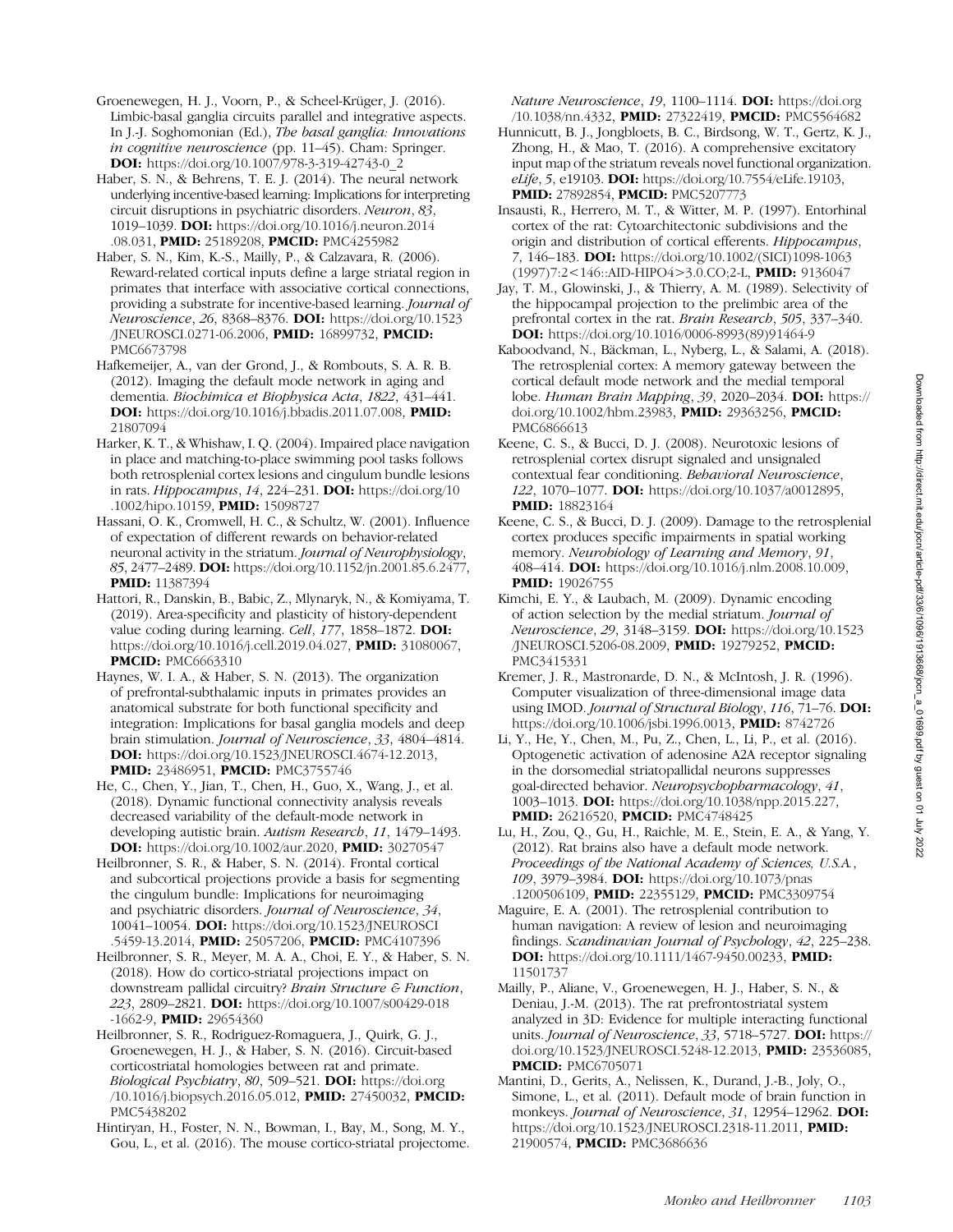- Martino, M., Magioncalda, P., Huang, Z., Conio, B., Piaggio, N., Duncan, N. W., et al. (2016). Contrasting variability patterns in the default mode and sensorimotor networks balance in bipolar depression and mania. Proceedings of National Academy of Sciences, U.S.A., 113, 4824-4829. DOI: [https://](https://doi.org/10.1073/pnas.1517558113) [doi.org/10.1073/pnas.1517558113](https://doi.org/10.1073/pnas.1517558113), PMID: [27071087](https://europepmc.org/article/MED/27071087), PMCID: [PMC4855585](https://www.ncbi.nlm.nih.gov/pmc/articles/PMC4855585)
- Maviel, T., Durkin, T. P., Menzaghi, F., & Bontempi, B. (2004). Sites of neocortical reorganization critical for remote spatial memory. Science, 305, 96-99. **DOI:** [https://doi.org/10.1126](https://doi.org/10.1126/science.1098180) [/science.1098180](https://doi.org/10.1126/science.1098180), PMID: [15232109](https://europepmc.org/article/MED/15232109)
- McGeorge, A. J., & Faull, R. L. (1989). The organization of the projection from the cerebral cortex to the striatum in the rat. Neuroscience, 29, 503–537. DOI: [https://doi.org/10.1016](https://doi.org/10.1016/0306-4522(89)90128-0) [/0306-4522\(89\)90128-0](https://doi.org/10.1016/0306-4522(89)90128-0), PMID: [2472578](https://europepmc.org/article/MED/2472578)
- McIntyre, D. C., Kelly, M. E., & Staines, W. A. (1996). Efferent projections of the anterior perirhinal cortex in the rat. Journal of Comparative Neurology, 369, 302–318. DOI: [https://doi.org/10.1002/\(SICI\)1096-9861\(19960527\)](https://doi.org/10.1002/(SICI)1096-9861(19960527)369:2%3C302::AID-CNE10%3E3.0.CO;2-J) [369:2<302::AID-CNE10>3.0.CO;2-J](https://doi.org/10.1002/(SICI)1096-9861(19960527)369:2%3C302::AID-CNE10%3E3.0.CO;2-J), PMID: [8727002](https://europepmc.org/article/MED/8727002)
- Mitchell, A. S., Czajkowski, R., Zhang, N., Jeffery, K., & Nelson, A. J. D. (2018). Retrosplenial cortex and its role in spatial cognition. Brain and Neuroscience Advances, 2, 2398212818757098. DOI: [https://doi.org/10.1177](https://doi.org/10.1177/2398212818757098) [/2398212818757098,](https://doi.org/10.1177/2398212818757098) PMID: [30221204](https://europepmc.org/article/MED/30221204), PMCID: [PMC6095108](https://www.ncbi.nlm.nih.gov/pmc/articles/PMC6095108)
- Miyachi, S. (2009). Cortico-basal ganglia circuits—Parallel closed loops and convergent/divergent connections. Brain and Nerve, 61, 351–359. DOI: [https://doi.org/10.11477/mf](https://doi.org/10.11477/mf.1416100459) [.1416100459](https://doi.org/10.11477/mf.1416100459), PMID: [19378804](https://europepmc.org/article/MED/19378804)
- Nelson, A. J. D., Hindley, E. L., Haddon, J. E., Vann, S. D., & Aggleton, J. P. (2014). A novel role for the rat retrosplenial cortex in cognitive control. Learning & Memory, 21, 90-97. DOI: <https://doi.org/10.1101/lm.032136.113>, PMID: [24434870,](https://europepmc.org/article/MED/24434870) **PMCID: [PMC3895227](https://www.ncbi.nlm.nih.gov/pmc/articles/PMC3895227)**
- O'Doherty, J., Dayan, P., Schultz, J., Deichmann, R., Friston, K., & Dolan, R. J. (2004). Dissociable roles of ventral and dorsal striatum in instrumental conditioning. Science, 304, 452–454. DOI: [https://doi.org/10.1126/science.1094285,](https://doi.org/10.1126/science.1094285) PMID: [15087550](https://europepmc.org/article/MED/15087550)
- O'Hare, J. K., Ade, K. K., Sukharnikova, T., Van Hooser, S. D., Palmeri, M. L., Yin, H. H., et al. (2016). Pathway-specific striatal substrates for habitual behavior. Neuron, 89, 472–479. DOI: <https://doi.org/10.1016/j.neuron.2015.12.032>, PMID: [26804995,](https://europepmc.org/article/MED/26804995) PMCID: [PMC4887103](https://www.ncbi.nlm.nih.gov/pmc/articles/PMC4887103)
- Parron, C., & Save, E. (2004). Evidence for entorhinal and parietal cortices involvement in path integration in the rat. Experimental Brain Research, 159, 349–359. DOI: [https://](https://doi.org/10.1007/s00221-004-1960-8) [doi.org/10.1007/s00221-004-1960-8,](https://doi.org/10.1007/s00221-004-1960-8) PMID: [15526193](https://europepmc.org/article/MED/15526193)
- Paxinos, G., & Watson, C. (2014). The rat brain in stereotaxic coordinates (7th ed.). San Diego: Elsevier.
- Pothuizen, H. H. J., Aggleton, J. P., & Vann, S. D. (2008). Do rats with retrosplenial cortex lesions lack direction? European Journal of Neuroscience, 28, 2486-2498. DOI: [https://doi](https://doi.org/10.1111/j.1460-9568.2008.06550.x) [.org/10.1111/j.1460-9568.2008.06550.x](https://doi.org/10.1111/j.1460-9568.2008.06550.x), PMID: [19032585](https://europepmc.org/article/MED/19032585)
- Powell, A. L., Nelson, A. J. D., Hindley, E., Davies, M., Aggleton, J. P., & Vann, S. D. (2017). The rat retrosplenial cortex as a link for frontal functions: A lesion analysis. Behavioural Brain Research, 335, 88–102. DOI: [https://doi.org/10.1016](https://doi.org/10.1016/j.bbr.2017.08.010) [/j.bbr.2017.08.010](https://doi.org/10.1016/j.bbr.2017.08.010), PMID: [28797600,](https://europepmc.org/article/MED/28797600) PMCID: [PMC5597037](https://www.ncbi.nlm.nih.gov/pmc/articles/PMC5597037)
- Raichle, M. E., MacLeod, A. M., Snyder, A. Z., Powers, W. J., Gusnard, D. A., & Shulman, G. L. (2001). A default mode of brain function. Proceedings of the National Academy of Sciences, U.S.A., 98, 676-682. DOI: [https://doi.org/10.1073](https://doi.org/10.1073/pnas.98.2.676) [/pnas.98.2.676,](https://doi.org/10.1073/pnas.98.2.676) PMID: [11209064](https://europepmc.org/article/MED/11209064), PMCID: [PMC14647](https://www.ncbi.nlm.nih.gov/pmc/articles/PMC14647)
- Reep, R. L., Cheatwood, J. L., & Corwin, J. V. (2003). The associative striatum: Organization of cortical projections to the dorsocentral striatum in rats. Journal of Comparative Neurology, 467, 271-292. **DOI:** [https://doi.org/10.1002/cne](https://doi.org/10.1002/cne.10868) [.10868,](https://doi.org/10.1002/cne.10868) PMID: [14608594](https://europepmc.org/article/MED/14608594)
- Reep, R. L., & Corwin, J. V. (1999). Topographic organization of the striatal and thalamic connections of rat medial agranular cortex. Brain Research, 841, 43–52. DOI: [https://doi.org/10](https://doi.org/10.1016/S0006-8993(99)01779-5) [.1016/S0006-8993\(99\)01779-5,](https://doi.org/10.1016/S0006-8993(99)01779-5) **PMID:** [10546986](https://europepmc.org/article/MED/10546986)
- Rothwell, P. E., Hayton, S. J., Sun, G. L., Fuccillo, M. V., Lim, B. K., & Malenka, R. C. (2015). Input- and output-specific regulation of serial order performance by corticostriatal circuits. Neuron, 88, 345–356. DOI: [https://doi.org/10.1016/j.neuron.2015](https://doi.org/10.1016/j.neuron.2015.09.035) [.09.035,](https://doi.org/10.1016/j.neuron.2015.09.035) PMID: [26494279,](https://europepmc.org/article/MED/26494279) PMCID: [PMC4618801](https://www.ncbi.nlm.nih.gov/pmc/articles/PMC4618801)
- Satyshur, M. D., Layden, E. A., Gowins, J. R., Buchanan, A., & Gollan, J. K. (2018). Functional connectivity of reflective and brooding rumination in depressed and healthy women. Cognitive, Affective, & Behavioral Neuroscience, 18, 884–901. DOI: <https://doi.org/10.3758/s13415-018-0611-7>, **PMID:** [29949111](https://europepmc.org/article/MED/29949111)
- Selemon, L. D., & Goldman-Rakic, P. S. (1985). Longitudinal topography and interdigitation of corticostriatal projections in the rhesus monkey. Journal of Neuroscience, 5, 776–794. DOI: [https://doi.org/10.1523/JNEUROSCI.05-03-00776.1985,](https://doi.org/10.1523/JNEUROSCI.05-03-00776.1985) **PMID: [2983048,](https://europepmc.org/article/MED/2983048) PMCID: [PMC6565017](https://www.ncbi.nlm.nih.gov/pmc/articles/PMC6565017)**
- Selemon, L. D., & Goldman-Rakic, P. S. (1988). Common cortical and subcortical targets of the dorsolateral prefrontal and posterior parietal cortices in the rhesus monkey: Evidence for a distributed neural network subserving spatially guided behavior. Journal of Neuroscience, 8, 4049–4068. DOI: [https://doi.org/10.1523/JNEUROSCI.08-11-04049.1988,](https://doi.org/10.1523/JNEUROSCI.08-11-04049.1988) PMID: [2846794,](https://europepmc.org/article/MED/2846794) PMCID: [PMC6569486](https://www.ncbi.nlm.nih.gov/pmc/articles/PMC6569486)
- Shibata, H., Kondo, S., & Naito, J. (2004). Organization of retrosplenial cortical projections to the anterior cingulate, motor, and prefrontal cortices in the rat. Neuroscience Research, 49, 1–11. DOI: [https://doi.org/10.1016/j.neures](https://doi.org/10.1016/j.neures.2004.01.005) [.2004.01.005](https://doi.org/10.1016/j.neures.2004.01.005), PMID: [15099698](https://europepmc.org/article/MED/15099698)
- Shibata, H., & Naito, J. (2008). Organization of anterior cingulate and frontal cortical projections to the retrosplenial cortex in the rat. Journal of Comparative Neurology, 506, 30–45. DOI: <https://doi.org/10.1002/cne.21523>, PMID: [17990270](https://europepmc.org/article/MED/17990270)
- Shulman, G. L., Fiez, J. A., Corbetta, M., Buckner, R. L., Miezin, F. M., Raichle, M. E., et al. (1997). Common blood flow changes across visual tasks: II. Decreases in cerebral cortex. Journal of Cognitive Neuroscience, 9, 648-663. DOI: [https://](https://doi.org/10.1162/jocn.1997.9.5.648) [doi.org/10.1162/jocn.1997.9.5.648,](https://doi.org/10.1162/jocn.1997.9.5.648) PMID: [23965122](https://europepmc.org/article/MED/23965122)
- Sleezer, B. J., Castagno, M. D., & Hayden, B. Y. (2016). Rule encoding in orbitofrontal cortex and striatum guides selection. Journal of Neuroscience, 36, 11223-11237. DOI: [https://doi.org/10.1523/JNEUROSCI.1766-16.2016,](https://doi.org/10.1523/JNEUROSCI.1766-16.2016) PMID: [27807165](https://europepmc.org/article/MED/27807165), PMCID: [PMC5148240](https://www.ncbi.nlm.nih.gov/pmc/articles/PMC5148240)
- Sugar, J., Witter, M. P., van Strien, N. M., & Cappaert, N. L. M. (2011). The retrosplenial cortex: Intrinsic connectivity and connections with the (para)hippocampal region in the rat. An interactive connectome. Frontiers in Neuroinformatics, 5, 7. DOI: [https://doi.org/10.3389/fninf.2011.00007,](https://doi.org/10.3389/fninf.2011.00007) PMID: [21847380](https://europepmc.org/article/MED/21847380), PMCID: [PMC3147162](https://www.ncbi.nlm.nih.gov/pmc/articles/PMC3147162)
- Sutherland, R. J., Wishaw, I. Q., & Kolb, B. (1988). Contributions of cingulate cortex to two forms of spatial learning and memory. Journal of Neuroscience, 8, 1863-1872. DOI: [https://doi.org/10.1523/JNEUROSCI.08-06-01863.1988,](https://doi.org/10.1523/JNEUROSCI.08-06-01863.1988) PMID: [3385478](https://europepmc.org/article/MED/3385478), **PMCID**: [PMC6569344](https://www.ncbi.nlm.nih.gov/pmc/articles/PMC6569344)
- Tabuchi, E., Furusawa, A. A., Hori, E., Umeno, K., Ono, T., & Nishijo, H. (2005). Neural correlates to action and rewards in the rat posterior cingulate cortex. NeuroReport, 16, 949–953. DOI: <https://doi.org/10.1097/00001756-200506210-00014>, PMID: [15931067](https://europepmc.org/article/MED/15931067)
- Upadhyay, J., Baker, S. J., Chandran, P., Miller, L., Lee, Y., Marek, G. J., et al. (2011). Default-mode-like network activation in awake rodents. PLoS One, 6, e27839. DOI: [https://doi.org](https://doi.org/10.1371/journal.pone.0027839) [/10.1371/journal.pone.0027839](https://doi.org/10.1371/journal.pone.0027839), PMID: [22125628,](https://europepmc.org/article/MED/22125628) PMCID: [PMC3220684](https://www.ncbi.nlm.nih.gov/pmc/articles/PMC3220684)